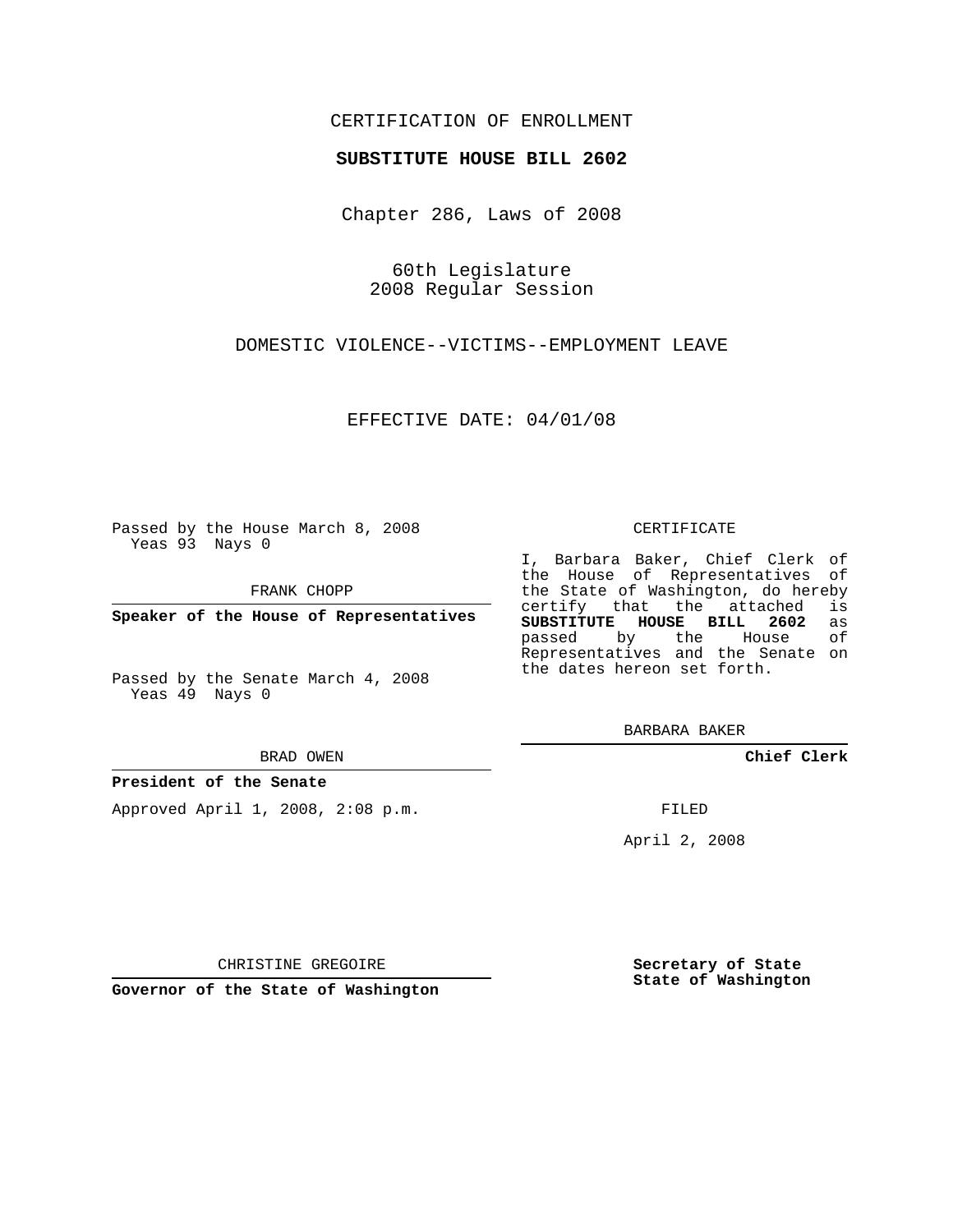# **SUBSTITUTE HOUSE BILL 2602** \_\_\_\_\_\_\_\_\_\_\_\_\_\_\_\_\_\_\_\_\_\_\_\_\_\_\_\_\_\_\_\_\_\_\_\_\_\_\_\_\_\_\_\_\_

\_\_\_\_\_\_\_\_\_\_\_\_\_\_\_\_\_\_\_\_\_\_\_\_\_\_\_\_\_\_\_\_\_\_\_\_\_\_\_\_\_\_\_\_\_

### AS AMENDED BY THE SENATE

Passed Legislature - 2008 Regular Session

# **State of Washington 60th Legislature 2008 Regular Session**

**By** House Commerce & Labor (originally sponsored by Representatives Kessler, Dickerson, Williams, O'Brien, Hurst, Lantz, Moeller, Hasegawa, Pedersen, Ormsby, VanDeWege, Conway, Goodman, Hudgins, Santos, Campbell, Upthegrove, Chase, Darneille, Barlow, Green, and Simpson)

READ FIRST TIME 02/06/08.

 AN ACT Relating to increasing the safety and economic security of victims of domestic violence, sexual assault, or stalking; amending RCW 7.69.030; adding a new chapter to Title 49 RCW; and declaring an emergency.

5 BE IT ENACTED BY THE LEGISLATURE OF THE STATE OF WASHINGTON:

 NEW SECTION. **Sec. 1.** (1) It is in the public interest to reduce domestic violence, sexual assault, and stalking by enabling victims to maintain the financial independence necessary to leave abusive situations, achieve safety, and minimize physical and emotional injuries, and to reduce the devastating economic consequences of domestic violence, sexual assault, and stalking to employers and employees. Victims of domestic violence, sexual assault, and stalking should be able to recover from and cope with the effects of such violence and participate in criminal and civil justice processes without fear of adverse economic consequences.

16 (2) One of the best predictors of whether a victim of domestic 17 violence, sexual assault, or stalking will be able to stay away from an 18 abuser is his or her degree of economic independence. However,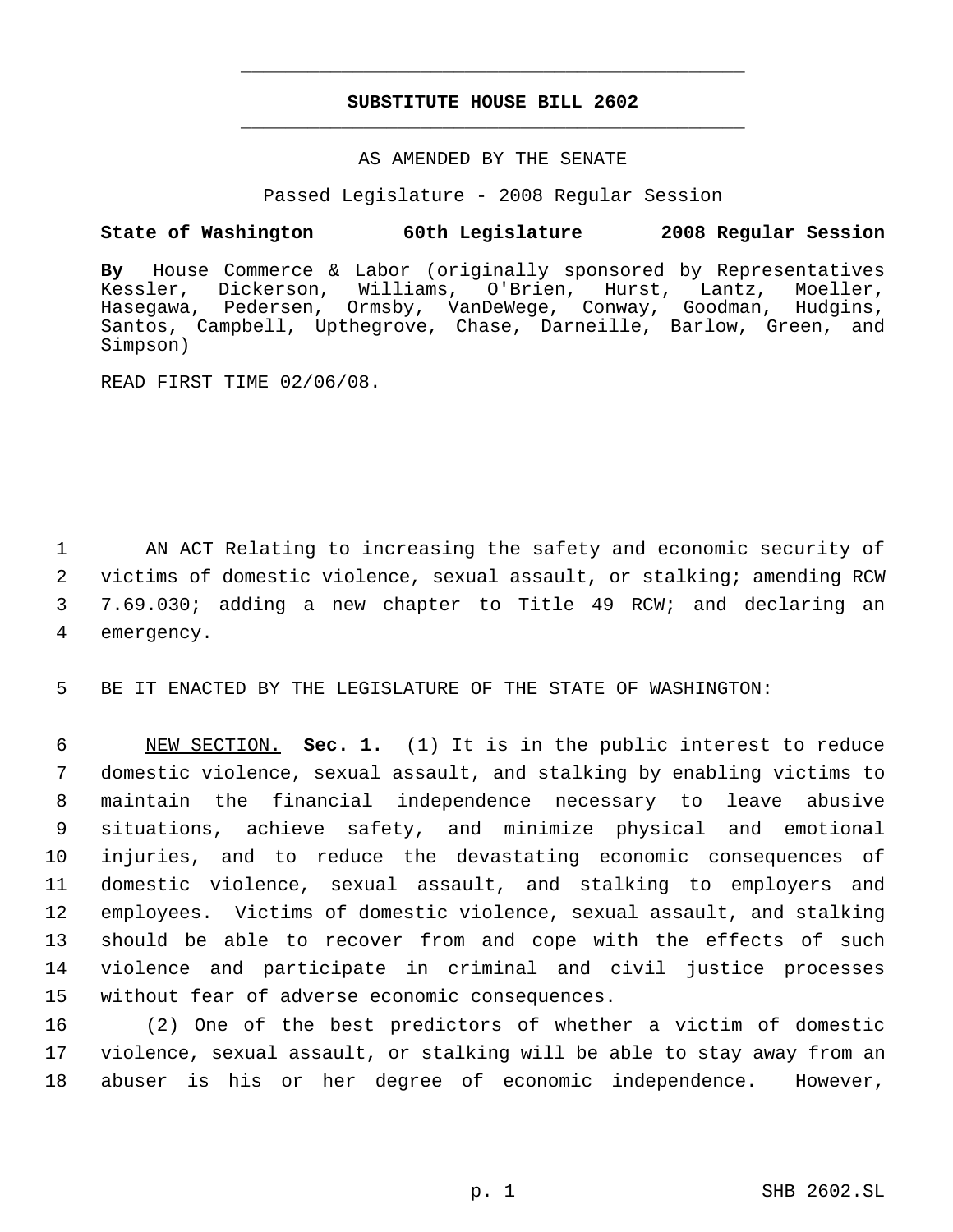domestic violence, sexual assault, and stalking often negatively impact victims' ability to maintain employment.

 (3) An employee who is a victim of domestic violence, sexual assault, or stalking, or an employee whose family member is a victim, must often take leave from work due to injuries, court proceedings, or safety concerns requiring legal protection.

 (4) Thus, it is in the public interest to provide reasonable leave from employment for employees who are victims of domestic violence, sexual assault, or stalking, or for employees whose family members are victims, to participate in legal proceedings, receive medical treatment, or obtain other necessary services.

 NEW SECTION. **Sec. 2.** The definitions in this section apply throughout this chapter unless the context clearly requires otherwise. (1) "Child," "spouse," "parent," "parent-in-law," "grandparent," and "sick leave and other paid time off" have the same meanings as in RCW 49.12.265.

(2) "Dating relationship" has the same meaning as in RCW 26.50.010.

 (3) "Department," "director," "employer," and "employee" have the same meanings as in RCW 49.12.005.

(4) "Domestic violence" has the same meaning as in RCW 26.50.010.

 (5) "Family member" means any individual whose relationship to the employee can be classified as a child, spouse, parent, parent-in-law, grandparent, or person with whom the employee has a dating relationship.

 (6) "Intermittent leave" and "reduced leave schedule" have the same meanings as in RCW 49.78.020.

(7) "Sexual assault" has the same meaning as in RCW 70.125.030.

(8) "Stalking" has the same meaning as in RCW 9A.46.110.

 NEW SECTION. **Sec. 3.** An employee may take reasonable leave from work, intermittent leave, or leave on a reduced leave schedule, with or without pay, to:

 (1) Seek legal or law enforcement assistance or remedies to ensure the health and safety of the employee or employee's family members including, but not limited to, preparing for, or participating in, any civil or criminal legal proceeding related to or derived from domestic violence, sexual assault, or stalking;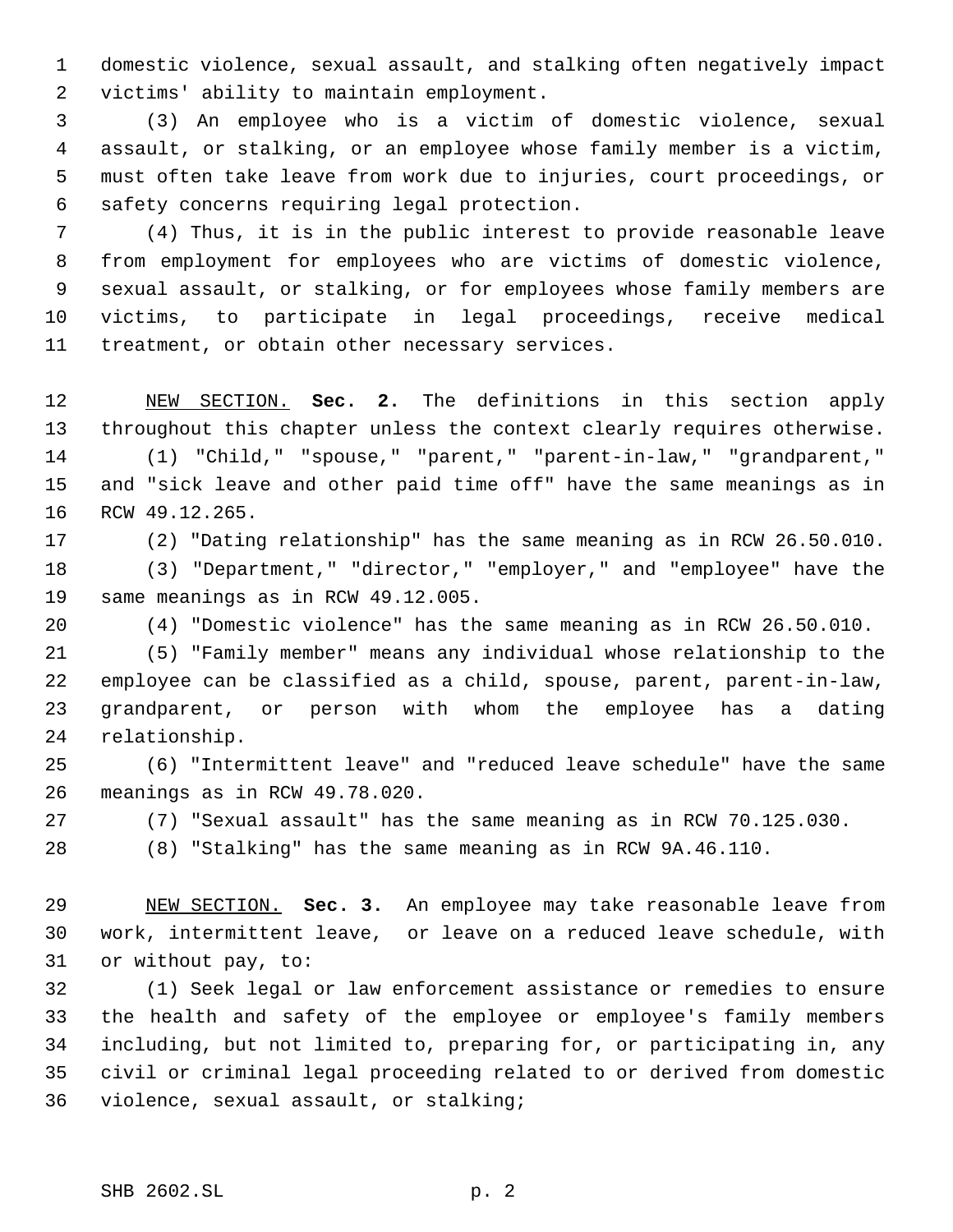(2) Seek treatment by a health care provider for physical or mental injuries caused by domestic violence, sexual assault, or stalking, or to attend to health care treatment for a victim who is the employee's family member;

 (3) Obtain, or assist a family member in obtaining, services from a domestic violence shelter, rape crisis center, or other social services program for relief from domestic violence, sexual assault, or stalking;

 (4) Obtain, or assist a family member in obtaining, mental health counseling related to an incident of domestic violence, sexual assault, or stalking, in which the employee or the employee's family member was a victim of domestic violence, sexual assault, or stalking; or

 (5) Participate in safety planning, temporarily or permanently relocate, or take other actions to increase the safety of the employee or employee's family members from future domestic violence, sexual assault, or stalking.

 NEW SECTION. **Sec. 4.** (1) As a condition of taking leave for any purpose described in section 3 of this act, an employee shall give an employer advance notice of the employee's intention to take leave. The timing of the notice shall be consistent with the employer's stated policy for requesting such leave, if the employer has such a policy. When advance notice cannot be given because of an emergency or unforeseen circumstances due to domestic violence, sexual assault, or stalking, the employee or his or her designee must give notice to the employer no later than the end of the first day that the employee takes such leave.

 (2) When an employee requests leave under section 3 of this act the employer may require that the request be supported by verification that:

 (a) The employee or employee's family member is a victim of domestic violence, sexual assault, or stalking; and

 (b) The leave taken was for one of the purposes described in section 3 of this act.

 (3) If an employer requires verification, verification must be provided in a timely manner. In the event that advance notice of the leave cannot be given because of an emergency or unforeseen circumstances due to domestic violence, sexual assault, or stalking,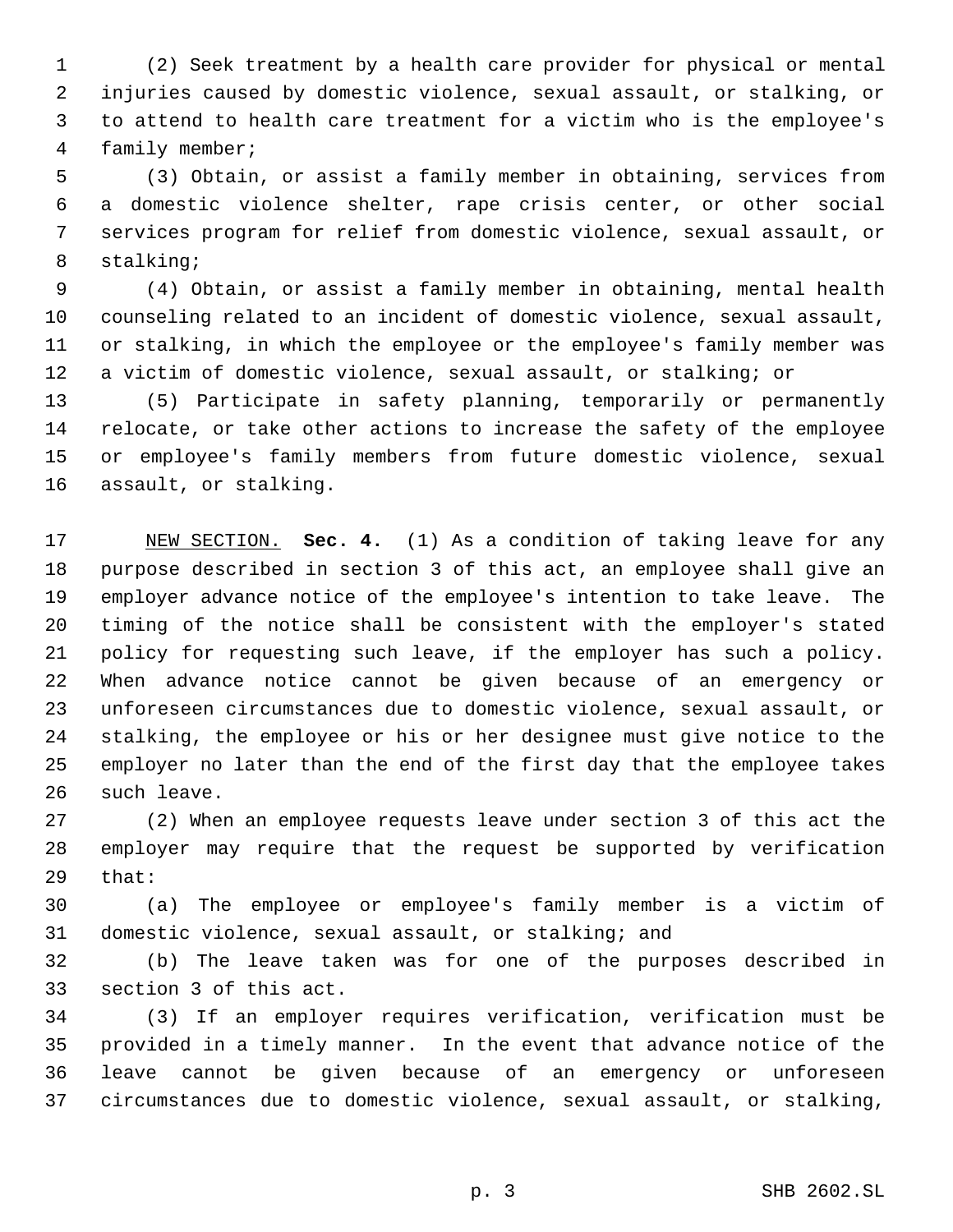and the employer requires verification, verification must be provided to the employer within a reasonable time period during or after the leave.

 (4) An employee may satisfy the verification requirement of this section by providing the employer with one or more of the following:

 (a) A police report indicating that the employee or employee's family member was a victim of domestic violence, sexual assault, or stalking;

 (b) A court order protecting or separating the employee or employee's family member from the perpetrator of the act of domestic violence, sexual assault, or stalking, or other evidence from the court 12 or the prosecuting attorney that the employee or employee's family member appeared, or is scheduled to appear, in court in connection with 14 an incident of domestic violence, sexual assault, or stalking;

 (c) Documentation that the employee or the employee's family member is a victim of domestic violence, sexual assault, or stalking, from any of the following persons from whom the employee or employee's family member sought assistance in addressing the domestic violence, sexual assault, or stalking: An advocate for victims of domestic violence, sexual assault, or stalking; an attorney; a member of the clergy; or a medical or other professional. The provision of documentation under this section does not waive or diminish the confidential or privileged nature of communications between a victim of domestic violence, sexual assault, or stalking with one or more of the individuals named in this subsection (4)(c) pursuant to RCW 5.60.060, 70.123.075, 70.123.076, or 70.125.065; or

 (d) An employee's written statement that the employee or the employee's family member is a victim of domestic violence, sexual assault, or stalking and that the leave taken was for one of the purposes described in section 3 of this act.

 (5) If the victim of domestic violence, sexual assault, or stalking is the employee's family member, verification of the familial relationship between the employee and the victim may include, but is not limited to, a statement from the employee, a birth certificate, a court document, or other similar documentation.

 (6) An employee who is absent from work pursuant to section 3 of this act may elect to use the employee's sick leave and other paid time off, compensatory time, or unpaid leave time.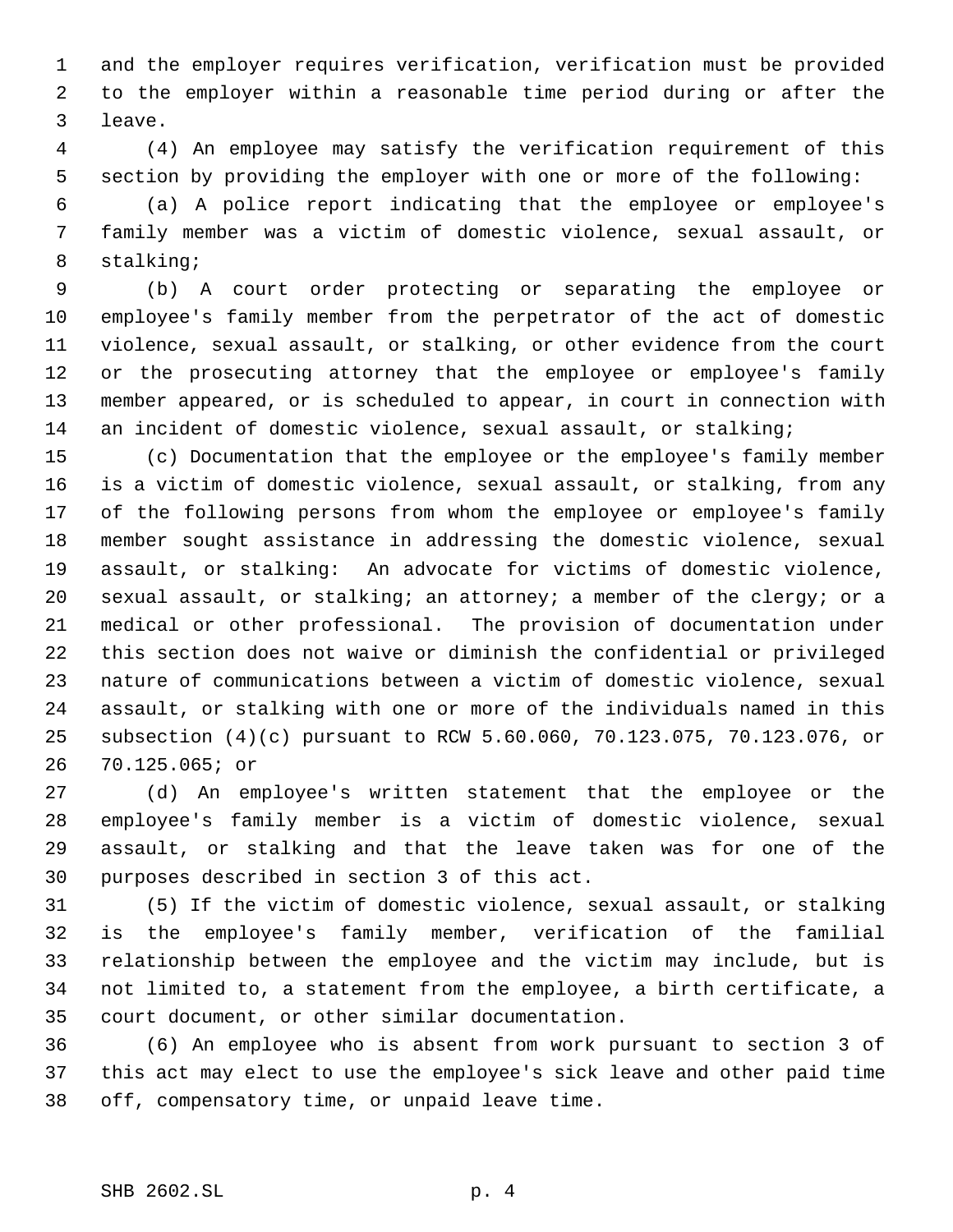(7) An employee is required to provide only the information enumerated in subsection (2) of this section to establish that the employee's leave is protected under this chapter. An employee is not required to produce or discuss any information with the employer that is beyond the scope of subsection (2) of this section, or that would compromise the employee's safety or the safety of the employee's family member in any way, and an employer is prohibited from requiring any such disclosure.

 (8)(a) Except as provided in (b) of this subsection, an employer shall maintain the confidentiality of all information provided by the employee under this section, including the fact that the employee or employee's family member is a victim of domestic violence, sexual assault, or stalking, that the employee has requested or obtained leave under this chapter, and any written or oral statement, documentation, record, or corroborating evidence provided by the employee.

 (b) Information given by an employee may be disclosed by an employer only if:

(i) Requested or consented to by the employee;

(ii) Ordered by a court or administrative agency; or

(iii) Otherwise required by applicable federal or state law.

 NEW SECTION. **Sec. 5.** (1) The taking of leave under section 3 of this act may not result in the loss of any pay or benefits to the employee that accrued before the date on which the leave commenced.

(2) Upon an employee's return, an employer shall either:

 (a) Restore the employee to the position of employment held by the employee when the leave commenced; or

 (b) Restore the employee to an equivalent position with equivalent employment benefits, pay, and other terms and conditions of employment.

 (3)(a) This section does not apply if the employment from which the individual takes leave is with a staffing company and the individual is assigned on a temporary basis to perform work at or services for another organization to support or supplement the other organization's workforces, or to provide assistance in special work situations such as, but not limited to, employee absences, skill shortages, seasonal workloads, or to perform special assignments or projects, all under the direction and supervision of the organization to which the individual is assigned.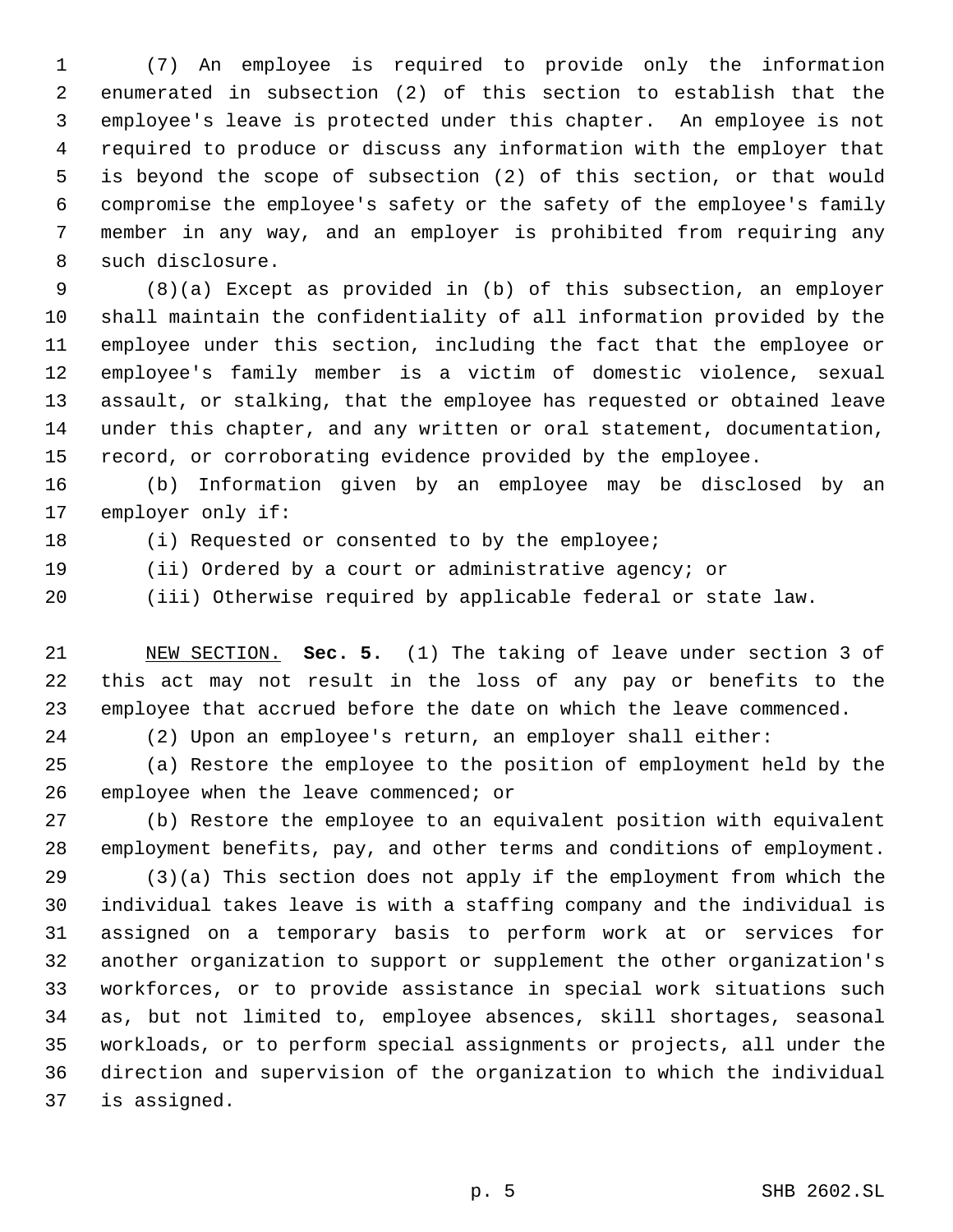(b) This section does not apply if an employee was hired for a specific term or only to perform work on a discrete project, the employment term or project is over, and the employer would not otherwise have continued to employ the employee.

 (4) To the extent allowed by law, an employer shall maintain coverage under any health insurance plan for an employee who takes leave under section 3 of this act. The coverage must be maintained for the duration of the leave at the level and under the conditions coverage would have been provided if the employee had not taken the leave.

 NEW SECTION. **Sec. 6.** (1) The rights provided in this act are in addition to any other rights provided by state and federal law.

 (2) Nothing in this chapter shall be construed to discourage employers from adopting policies that provide greater leave rights to employees who are victims of domestic violence, sexual assault, or stalking than those required by this act.

 (3) Nothing in this act shall be construed to diminish an employer's obligation to comply with any collective bargaining agreement, or any employment benefit program or plan, that provides greater leave rights to employees than the rights provided by this act.

 NEW SECTION. **Sec. 7.** Upon complaint by an employee, the director shall investigate to determine if there has been compliance with this chapter and the rules adopted under this chapter. If the investigation indicates that a violation has occurred, the director shall issue a notice of infraction. Appeal from the director's decision is governed by chapter 34.05 RCW.

 NEW SECTION. **Sec. 8.** Any finding, determination, conclusion, declaration, or notice of infraction made for the purposes of enforcing this chapter by the director or by an appeal tribunal, administrative law judge, or reviewing officer is neither conclusive nor binding in any civil action filed pursuant to section 12 of this act or in any other common law or civil action, regardless of whether the prior action was between the same or related parties or involved the same facts.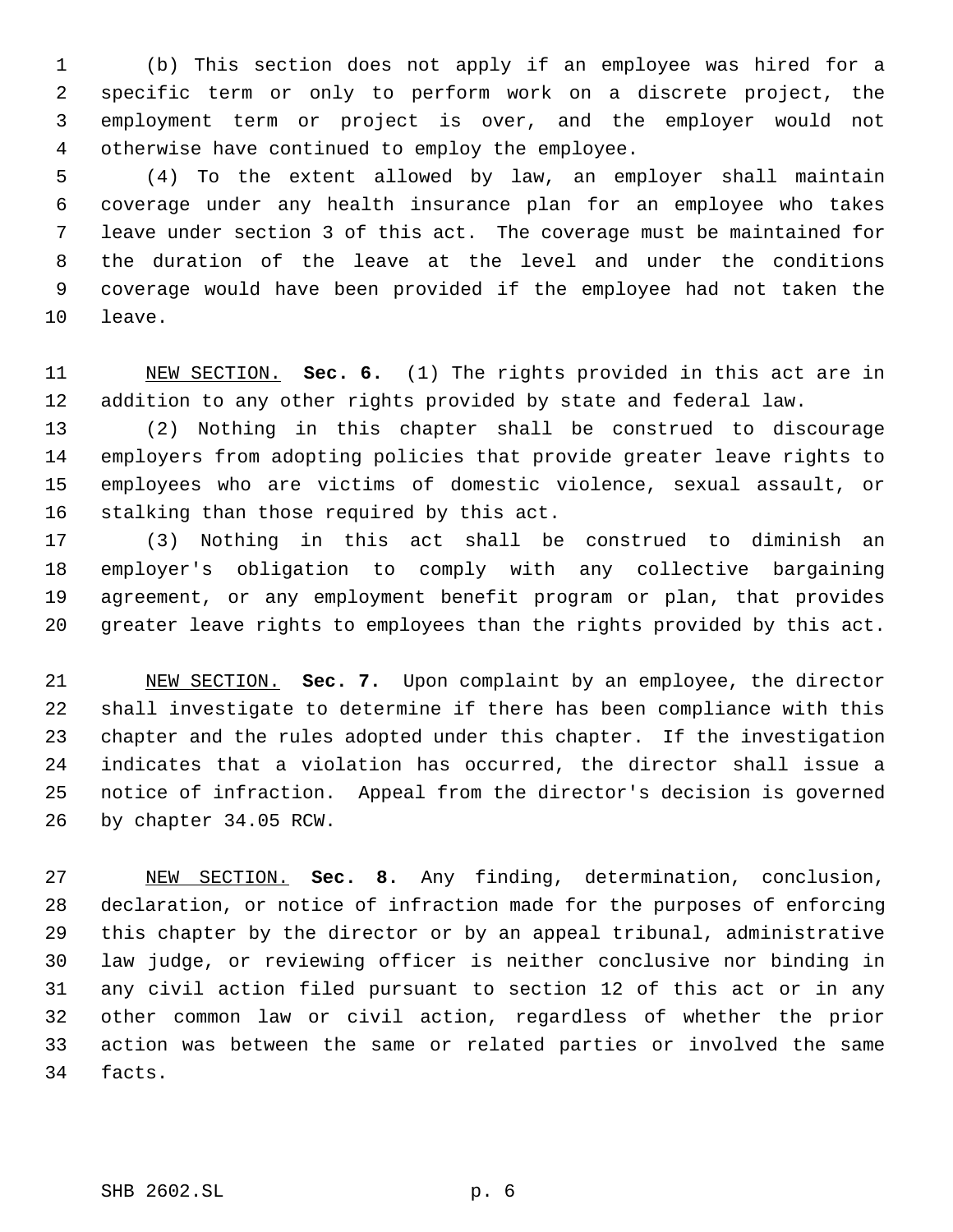NEW SECTION. **Sec. 9.** (1) If an employer is found to have committed an infraction under section 7 of this act, the director may impose upon the employer a fine of up to five hundred dollars for the first infraction and a fine of up to one thousand dollars for each subsequent infraction committed within three years of a previous infraction.

 (2) The director may also order an employer found to have committed an infraction under section 7 of this act to comply with section 5(2) of this act.

 NEW SECTION. **Sec. 10.** (1) Except as provided in subsection (2) of this section, information contained in the department's complaint files and records of employees under this chapter is confidential and shall not be open to public inspection.

(2) Except as limited by state or federal statute or regulations:

 (a) The information in subsection (1) of this section may be provided to public employees in the performance of their official duties; and

 (b) A complainant or a representative of a complainant, be it an individual or an organization, may review a complaint file or receive specific information therefrom upon the presentation of the signed authorization of the complainant.

 NEW SECTION. **Sec. 11.** No employer may discharge, threaten to discharge, demote, deny a promotion to, sanction, discipline, retaliate against, harass, or otherwise discriminate against an employee with respect to compensation, terms, conditions, or privileges of employment because the employee:

(1) Exercised rights under section 3 of this act;

 (2) Filed or communicated to the employer an intent to file a complaint under section 7 or 12 of this act; or

 (3) Participated or assisted, as a witness or otherwise, in another employee's attempt to exercise rights under section 3, 7, or 12 of this act.

 NEW SECTION. **Sec. 12.** (1) Any employee deeming herself or himself injured by any act in violation of this chapter shall have a civil action in a court of competent jurisdiction to enjoin further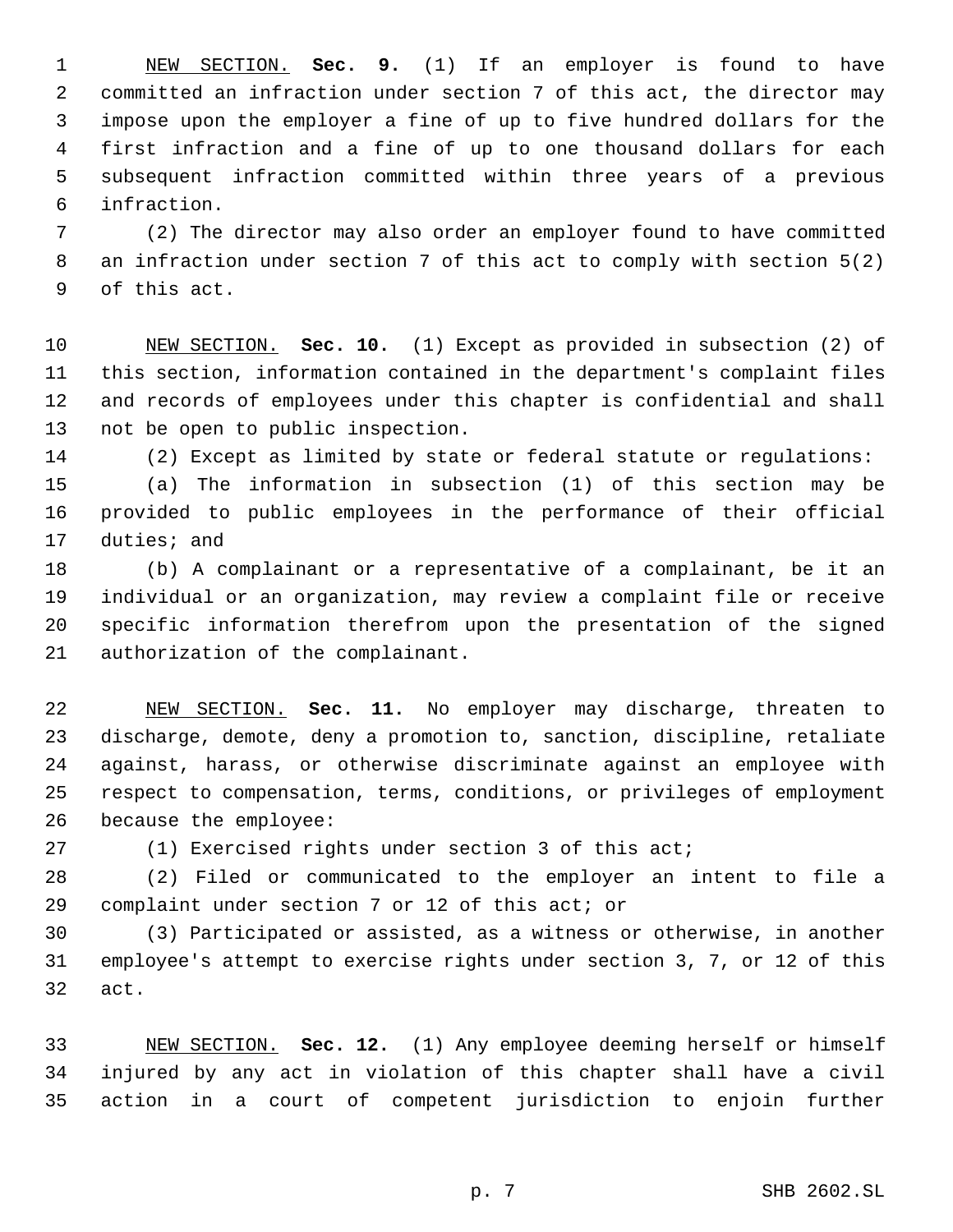violations, or to recover the actual damages sustained by the person, or both, together with the cost of suit including reasonable attorneys' fees.

 (2) The remedy provided by this section is in addition to any common law remedy or other remedy that may be available to an employee. (3) An employee is not required to exhaust administrative remedies before filing a civil action to enforce this chapter.

 NEW SECTION. **Sec. 13.** The department shall include notice of the provisions of this chapter in the next reprinting of employment posters printed under RCW 49.78.340. Employers shall post this notice as required in RCW 49.78.340.

 NEW SECTION. **Sec. 14.** Prosecuting attorney and victim/witness offices are encouraged to make information regarding this chapter available for distribution at their offices.

 NEW SECTION. **Sec. 15.** The director shall adopt rules as necessary to implement this chapter.

 **Sec. 16.** RCW 7.69.030 and 2004 c 120 s 8 are each amended to read as follows:

 There shall be a reasonable effort made to ensure that victims, survivors of victims, and witnesses of crimes have the following rights, which apply to any criminal court and/or juvenile court proceeding:

 (1) With respect to victims of violent or sex crimes, to receive, at the time of reporting the crime to law enforcement officials, a written statement of the rights of crime victims as provided in this chapter. The written statement shall include the name, address, and telephone number of a county or local crime victim/witness program, if such a crime victim/witness program exists in the county;

 (2) To be informed by local law enforcement agencies or the prosecuting attorney of the final disposition of the case in which the victim, survivor, or witness is involved;

 (3) To be notified by the party who issued the subpoena that a court proceeding to which they have been subpoenaed will not occur as 34 scheduled, in order to save the person an unnecessary trip to court;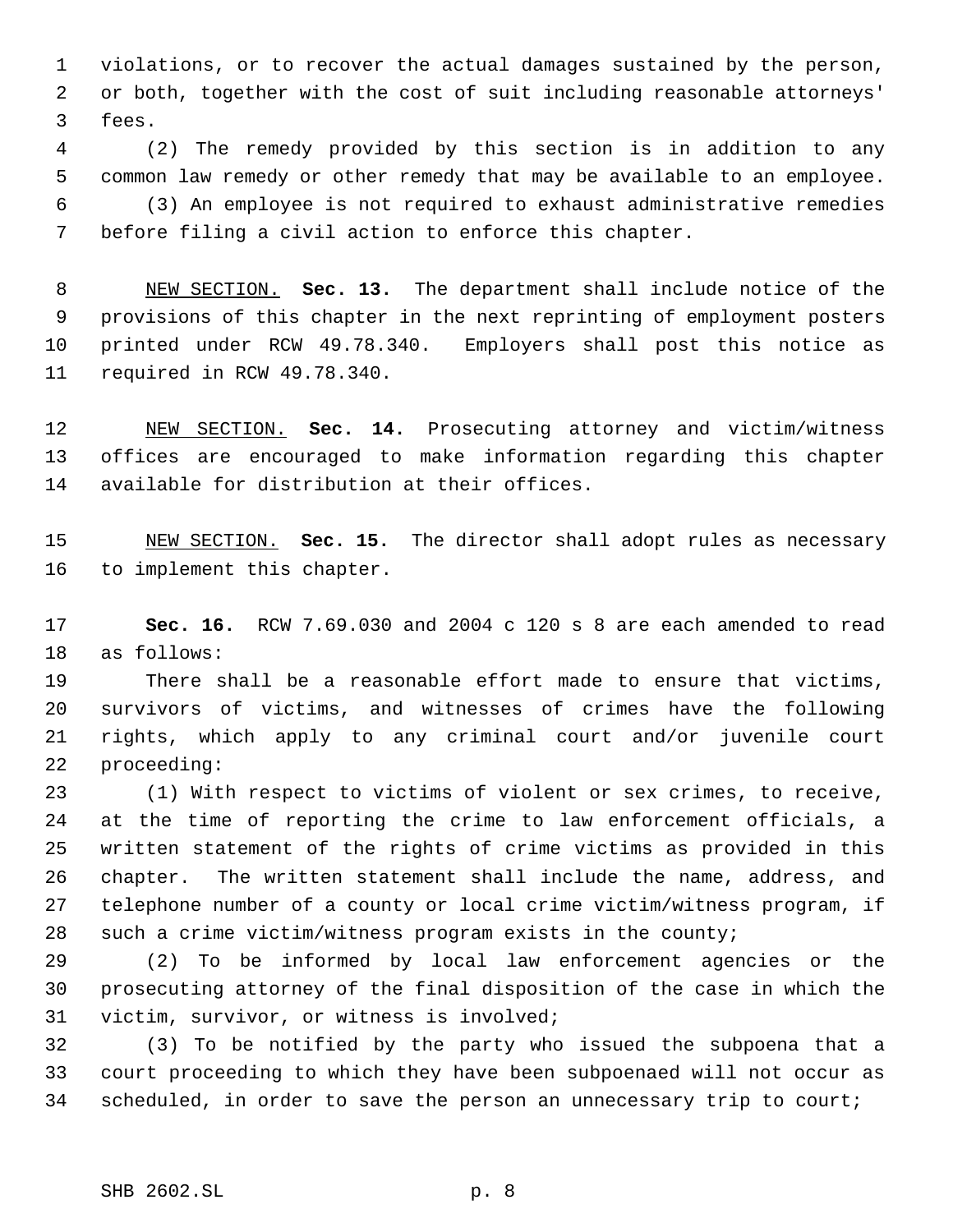(4) To receive protection from harm and threats of harm arising out of cooperation with law enforcement and prosecution efforts, and to be provided with information as to the level of protection available;

 (5) To be informed of the procedure to be followed to apply for and receive any witness fees to which they are entitled;

 (6) To be provided, whenever practical, a secure waiting area during court proceedings that does not require them to be in close 8 proximity to defendants and families or friends of defendants;

 (7) To have any stolen or other personal property expeditiously returned by law enforcement agencies or the superior court when no longer needed as evidence. When feasible, all such property, except weapons, currency, contraband, property subject to evidentiary analysis, and property of which ownership is disputed, shall be 14 photographed and returned to the owner within ten days of being taken;

 (8) To be provided with appropriate employer intercession services to ensure that employers of victims, survivors of victims, and witnesses of crime will cooperate with the criminal justice process in order to minimize an employee's loss of pay and other benefits resulting from court appearance;

 (9) To access to immediate medical assistance and not to be detained for an unreasonable length of time by a law enforcement agency before having such assistance administered. However, an employee of the law enforcement agency may, if necessary, accompany the person to a medical facility to question the person about the criminal incident if the questioning does not hinder the administration of medical assistance. Victims of domestic violence, sexual assault, or stalking, as defined in section 2 of this act, shall be notified of their right 28 to reasonable leave from employment under chapter 49. . . . RCW (sections 1 through 15 of this act);

 (10) With respect to victims of violent and sex crimes, to have a crime victim advocate from a crime victim/witness program, or any other support person of the victim's choosing, present at any prosecutorial or defense interviews with the victim, and at any judicial proceedings related to criminal acts committed against the victim. This subsection applies if practical and if the presence of the crime victim advocate or support person does not cause any unnecessary delay in the investigation or prosecution of the case. The role of the crime victim advocate is to provide emotional support to the crime victim;